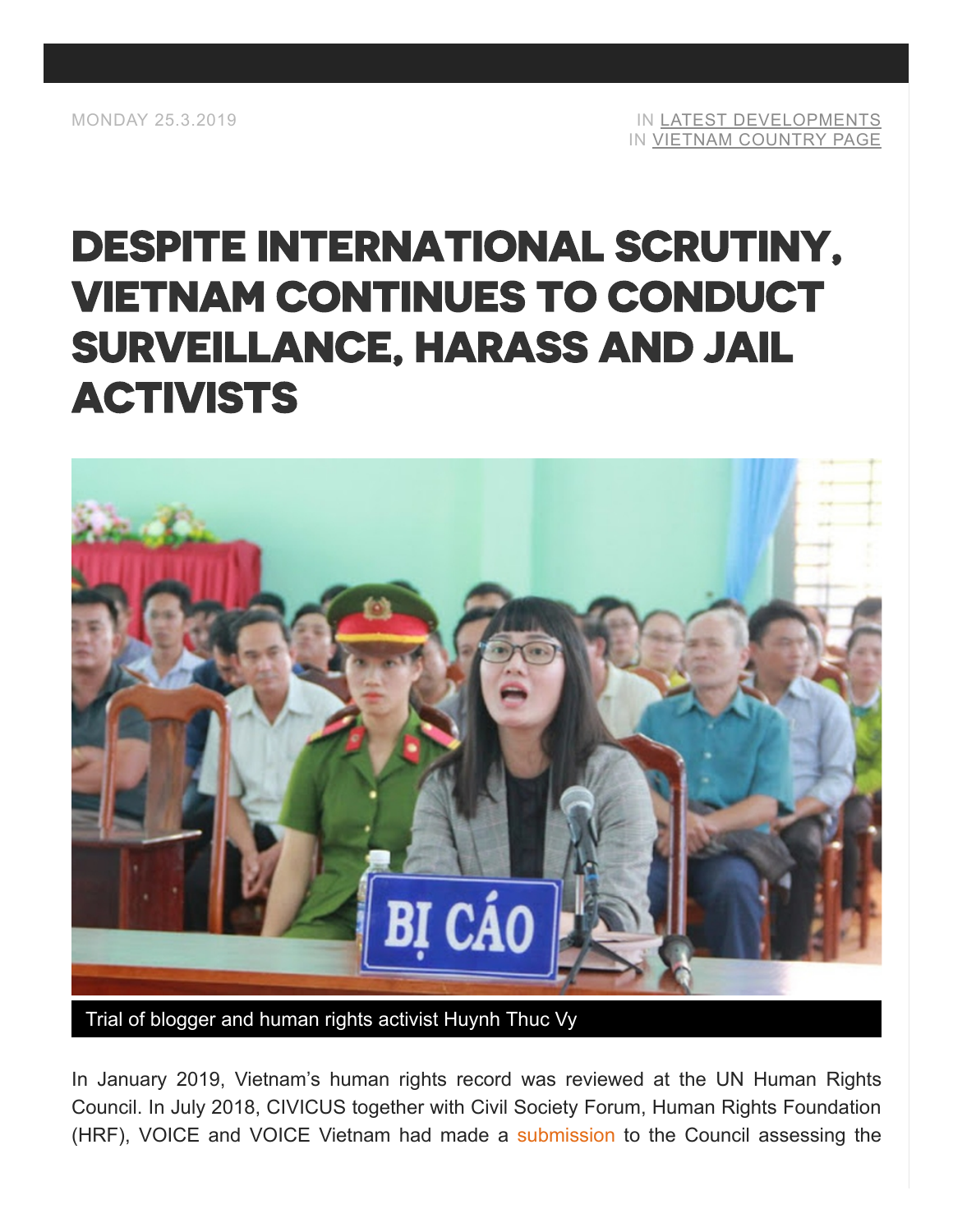civic space situation in the country. The government received 291 [recommendations](https://www.upr-info.org/sites/default/files/document/viet_nam/session_32_-_january_2019/a_hrc_wg.6_32_l.4.pdf) during the Universal Periodic Review (UPR) with at least 37 recommendation related to civic space.

According to [civil society](https://www.hrw.org/news/2019/02/01/vietnam-hanoi-misleads-un-rights-record), Vietnam "presented a grossly inaccurate picture of its human rights [record" at the UPR and that the repression in the country has been severe. According to](https://the88project.org/) The 88 Project, there was an [increase](https://the88project.org/2018/12/23/2018-recap-of-the-impacts-of-vietnams-continued-crackdown-on-dissent-nationwide-peaceful-protests-quelled-and-political-activists-jailed-for-decades-in-worsening-conditions/) in the number of activists arrested and tried in 2018. 103 people were arrested for their peaceful political activities, up from 43 in 2017. As of December 2018, there were 210 political prisoners serving sentences in Vietnam. 2018 also saw intensified harassment of peaceful protesters as well as daily surveillance, travel restrictions, and physical assaults of activists.

On 4th March 2019, Vietnam held the 8th round of its annual Human Rights Dialogue with the EU. Among the [issues](https://eeas.europa.eu/headquarters/headquarters-homepage/59036/8th-eu-vietnam-human-rights-dialogue_en) discussed include protection of fundamental freedoms and human rights defenders, including their right to freedom of movement. The EU also called on Vietnam to implement its UPR recommendations.

Also, in March 2019, Vietnam's record on civil and political rights record was [reviewed](https://www.thevietnamese.org/2019/03/latest-review-under-un-human-rights-treaty-body-highlighted-vietnams-dismal-records/) by the UN Human Rights Committee. Among the issues raised include restrictions on the media, the use of restrictive laws to prosecute activists, torture and ill-treatment of human rights defenders and the lack of independence of the judiciary in Vietnam.

Despite the scrutiny at the UN and by the EU, the persecution of activists has continued over the last few months. Some activists have been jailed or disappeared for their peaceful expression while others have been intimidated and harassed. Further, the draconian cyber security law came into force in January 2019.

### **Expression**

### **Three pro-democracy activists jailed for online postings**

Court in [#Vietnan](https://twitter.com/hashtag/Vietnan?src=hash&ref_src=twsrc%5Etfw) denied Vu Quang Thuan, Nguyen Van Dien, & Tran Hoang Phuc's appeal yesterday. The [#activists](https://twitter.com/hashtag/activists?src=hash&ref_src=twsrc%5Etfw) will have to serve 8, 6.5, & 6 years in prison for their peaceful activities. They should be freed immediately! [#HumanRights](https://twitter.com/hashtag/HumanRights?src=hash&ref_src=twsrc%5Etfw) [#freeexpression](https://twitter.com/hashtag/freeexpression?src=hash&ref_src=twsrc%5Etfw) <https://t.co/Wq79raz8rF>

— The 88 Project (@The88Project) [July 11, 2018](https://twitter.com/The88Project/status/1017096356429778951?ref_src=twsrc%5Etfw)

On 31st January 2019, a court [sentenced](https://www.rfa.org/english/news/vietnam/postings-01312018165759.html) three democracy activists to long jail terms after convicting them of criticising the authorities online. Vu Quang Thuan, Nguyen Van Dien and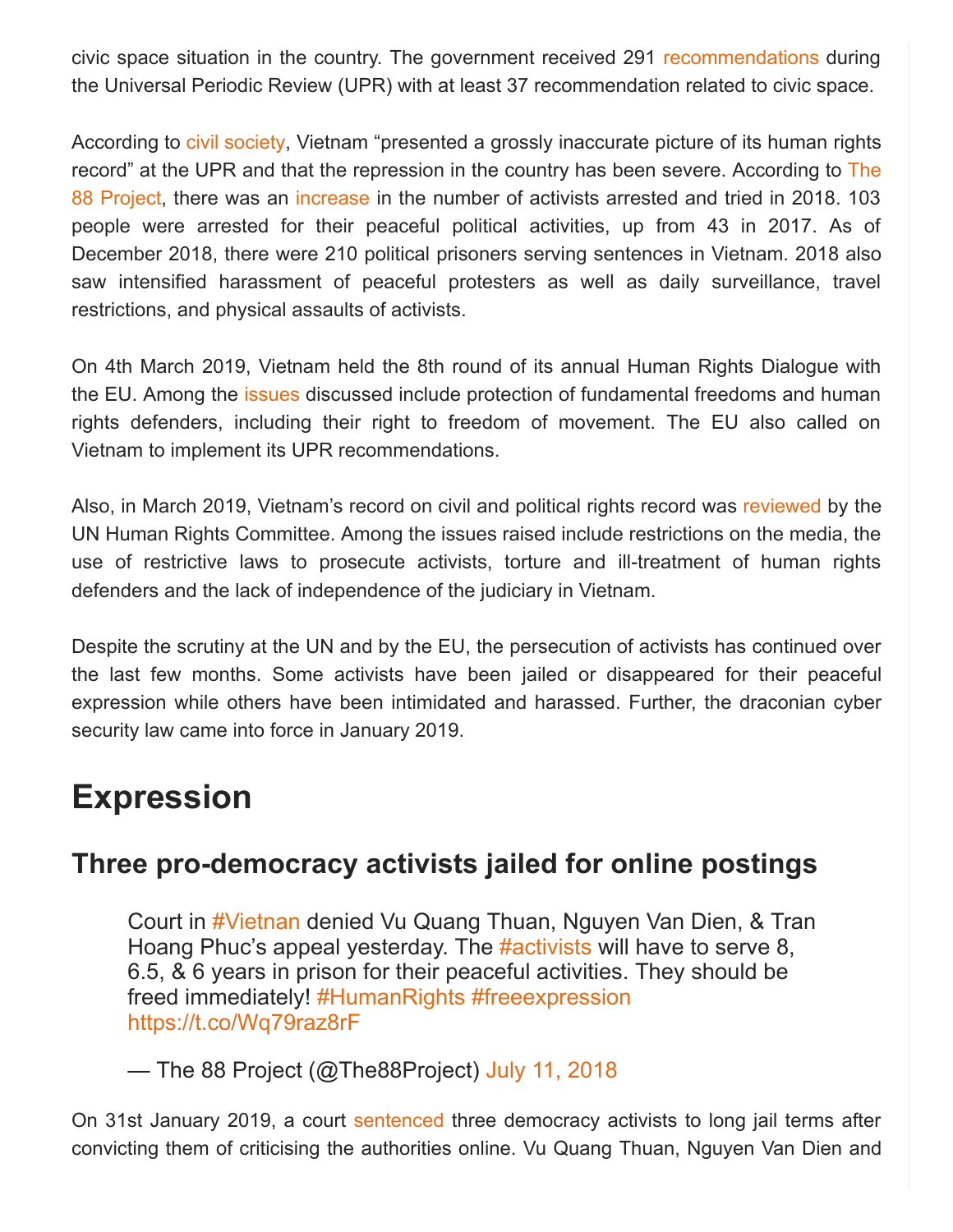Tran Hoang Phuc, were found guilty of "spreading propaganda against the state" under Article 88 of the country's penal code and handed sentences of eight years, six and a half years, and four years in prison, respectively.

The three men had been arrested and tried for posting 17 video clips on Facebook and YouTube criticising Vietnam's ruling Communist Party and government. According to their lawyers, judges denied the introduction of evidence during the trial, raising fair trial concerns. Further, family and relatives were barred from attending the trial. According to reports, plainclothes and uniformed police had guarded their homes for days before the trial to prevent them from traveling to show support.

### **Activist convicted for 'insulting national flag'**

In December 2018, blogger and human rights activist Huynh Thuc Vy was [sentenced](https://www.ucanews.com/news/catholic-dissident-jailed-for-defacing-vietnam-flags/84006) to 33 months in prison for "insulting the national flag". As previously [documented](https://monitor.civicus.org/newsfeed/2018/11/20/civil-society-highlights-torture-and-ill-treatment-activists-un-review/), Vy was under investigation for defacing the flag of Vietnam, criminalised under Article 276 of the country's 1999 Penal Code, after she smeared white paint on the national flag in 2017.

Vy, is the co-founder of the Vietnamese Women for Human Rights group, she won a Hellman/Hammett grant from Human Rights Watch in 2012 for her political writing on rights issues and the persecution of ethnic minorities. In 2017, she was listed by the BBC among five women in Asia "who risk their lives for others' rights". She has been frequently targeted by officials

The court [decided](https://www.ucanews.com/news/catholic-dissident-jailed-for-defacing-vietnam-flags/84006) that Vy, who was eight weeks pregnant with her second child, would serve the sentence after her unborn child turns three to give her time to nurse her baby, although she will be banned from travelling to other places and abroad.

Amnesty International said that her [conviction](https://www.amnesty.org/en/latest/news/2018/11/viet-nam-ludicrous-charge-against-activist-accused-of-insulting-national-flag-must-be-dropped/) "amounts to an attack on freedom of expression" and is "a disturbing sign of the intensifying crackdown against peaceful dissent in the country".

### **Activist jailed for defaming government**

Kêu gọi hành động khẩn vì sức khỏe của tù chính trị Huỳnh Trương Ca <https://t.co/c8aFZ1G4HC>

— Chau.Hieu (@HieuChan) [March 21, 2019](https://twitter.com/HieuChan/status/1108667431692746752?ref_src=twsrc%5Etfw)

On 28th December 2018, Vietnamese democracy activist Huynh Truong Ca was [sentenced](https://www.rfa.org/english/news/vietnam/defaming-12282018144806.html) in southern Vietnam's Dong Thap province to a five-year, six-month prison term for criticising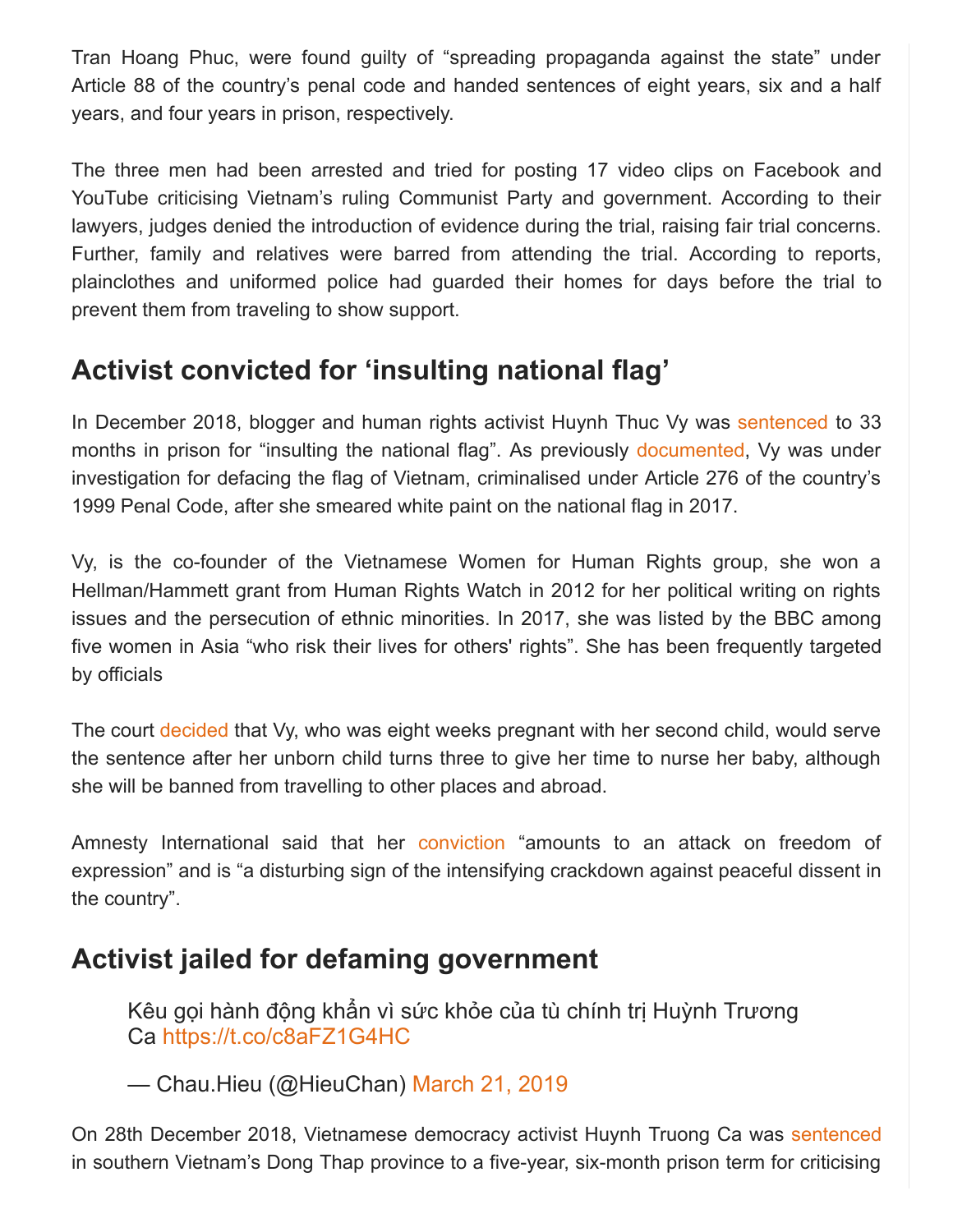the country's communist government in a series of online postings. Ca was arrested in September 2018 after calling on social media for public protests. Ca refused to be represented at his trial by a lawyer, asserting his innocence and the right to defend himself.

Huynh Truong Ca is a member of the pro-democracy group Hien Phap, a network of activists calling for rights to freedom of speech and assembly guaranteed by Article 25 of Vietnam's constitution. Eleven other members of the group have already been arrested.

### **Court jails activist for two years over Facebook posts**

Le Minh The was sentenced to 2 years in a half-day trial in [#Vietnam](https://twitter.com/hashtag/Vietnam?src=hash&ref_src=twsrc%5Etfw) for his posts and live-streams on Facebook. He protested laws on [#cybsersecurity](https://twitter.com/hashtag/cybsersecurity?src=hash&ref_src=twsrc%5Etfw) & Special Econimic Zones with China. <https://t.co/IJcveEUcm7> [pic.twitter.com/kdQi6Jigpy](https://t.co/kdQi6Jigpy)

— The 88 Project (@The88Project) [March 20, 2019](https://twitter.com/The88Project/status/1108357785534763014?ref_src=twsrc%5Etfw)

On 20th March, a court in the southern Vietnamese district of Binh Thuy [sentenced](https://www.rfa.org/english/news/vietnam/facebook-sentence-03202019165210.html) activist and Facebook commentator Le Minh The to two years in prison. Police in Binh Thuy arrested Le Minh The, a member of pro-democracy group Hien Phap, in October 2018 for his posts on Facebook. They held him incommunicado and charged him with "abusing the rights to freedom and democracy to infringe upon the interests of the state, the legitimate rights and interests of organisations and individuals" under article 331 of the penal code.

Le Minh The's Facebook posts had [protested](https://www.scmp.com/news/asia/southeast-asia/article/3002555/vietnam-jails-dissident-reactionary-facebook-posts) against the controversial cyber security law (see below) that would require internet companies to hand over user data and remove content if requested by the government. He had also criticised a draft law to grant foreign investors 99-year leases in special economic zones, a bill that sparked rare, nationwide protests in 2018.

#### **Facebook commentator disappeared**

Huynh Thi To Nga has been missing since Monday, January 28, 2019. The doctor and single mother of two owns two Facebook accounts, which she uses to commentate on politics, often critical of the Vietnamese regime. She was believed to be kidnapped by plainclothes agents. [pic.twitter.com/5tnsfLOHwi](https://t.co/5tnsfLOHwi)

— The 88 Project (@The88Project) [February 25, 2019](https://twitter.com/The88Project/status/1100169444670824448?ref_src=twsrc%5Etfw)

According to a report from [The 88 Project,](https://the88project.org/2019/02/25/vietnam-free-expression-newsletter-no-8-2019-week-of-february-18-24/) doctor and Facebook commentator Huynh Thi To Nga, who is also known as Selena Zen, disappeared on 14th February 2019, She was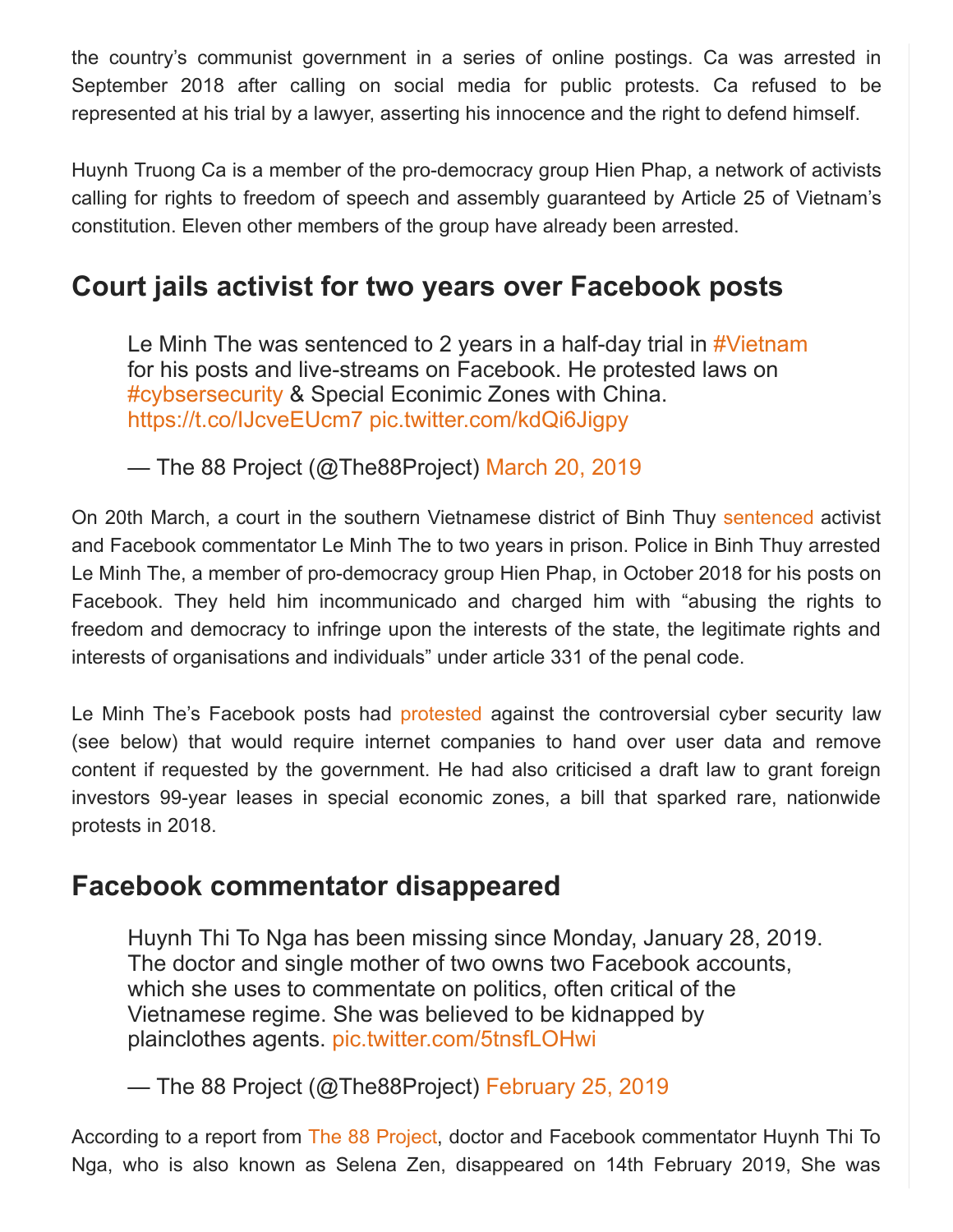allegedly abducted and by plainclothes agents at her workplace . Nga is a lab worker in Nguyen Tri Phuong Hospital, and the single mother of two children who frequently posted her critical views on the government's human rights abuses and widespread corruption.

### **Cyber security law comes into force**

Adding to an already extensive list of restrictive laws in Vietnam that have been used to stifle dissent, on 1st January 2019, the cyber security law came into [force.](https://thediplomat.com/2019/01/vietnams-controversial-cybersecurity-law-spells-tough-times-for-activists/) As previously [documented,](https://monitor.civicus.org/newsfeed/2018/09/05/vietnamese-activists-face-imprisonment-attacks-and-arbitrary-prison-transfers/) the law which was passed in July 2018 gives sweeping powers to the Vietnamese authorities, allowing them to force technology companies to hand over potentially vast amounts of data, including personal information, and to censor users' posts. Many articles in the law are vaguely worded, allowing for broad interpretation by authorities. One article rules it a crime to post material online that "offends the nation, the national flag, the national emblem, the national anthem, great people, leaders, notable people, and national heroes".

Thousands had [demonstrated](https://monitor.civicus.org/newsfeed/2018/06/11/police-detain-and-beat-protestors-demonstrating-against-new-laws/) against the bill when it was before parliament in June 2018 and were faced with massive repression by the state. Amnesty International [criticised](https://thediplomat.com/2019/01/vietnams-controversial-cybersecurity-law-spells-tough-times-for-activists/) the new law saying it would have "potentially devastating consequences for freedom of expression in Vietnam. In the country's deeply repressive climate, the online space was a relative refuge where people could go to share ideas and opinions with less fear of censure by the authorities". Brad Adams, Asia director at Human Rights Watch, [said](https://thediplomat.com/2019/01/vietnams-controversial-cybersecurity-law-spells-tough-times-for-activists/) that "the goal of Vietnam's proposed cyber security law appears as much to protect the party's monopoly on power as to protect network security".

# **Association**

### **Activists appeal rejected by courts**

On 18th March 2019, five activists had their appeals of lengthy subversion sentences [rejected](https://www.rfa.org/english/news/vietnam/trial-activists-03182019173557.html) by the Ho Chi Minh City high court. Luu Van Vinh, Nguyen Quoc Hoan, Nguyen Van Duc Do, Tu Cong Nghia and Phan Trung - members of the National Self-Determination Coalition - were appealing sentences ranging from eight to 15 years that was handed down by a lower court in October 2018. Luu Van Vinh's wife, Le Thi Thap, was the only family member of the defendants allowed to witness the appeal hearing, while other relatives had to watch the proceedings on TV screen in another room.

Phil Robertson, deputy Asia director at Human Rights Watch [said](https://www.hrw.org/news/2019/03/14/vietnam-6-activists-headed-prison):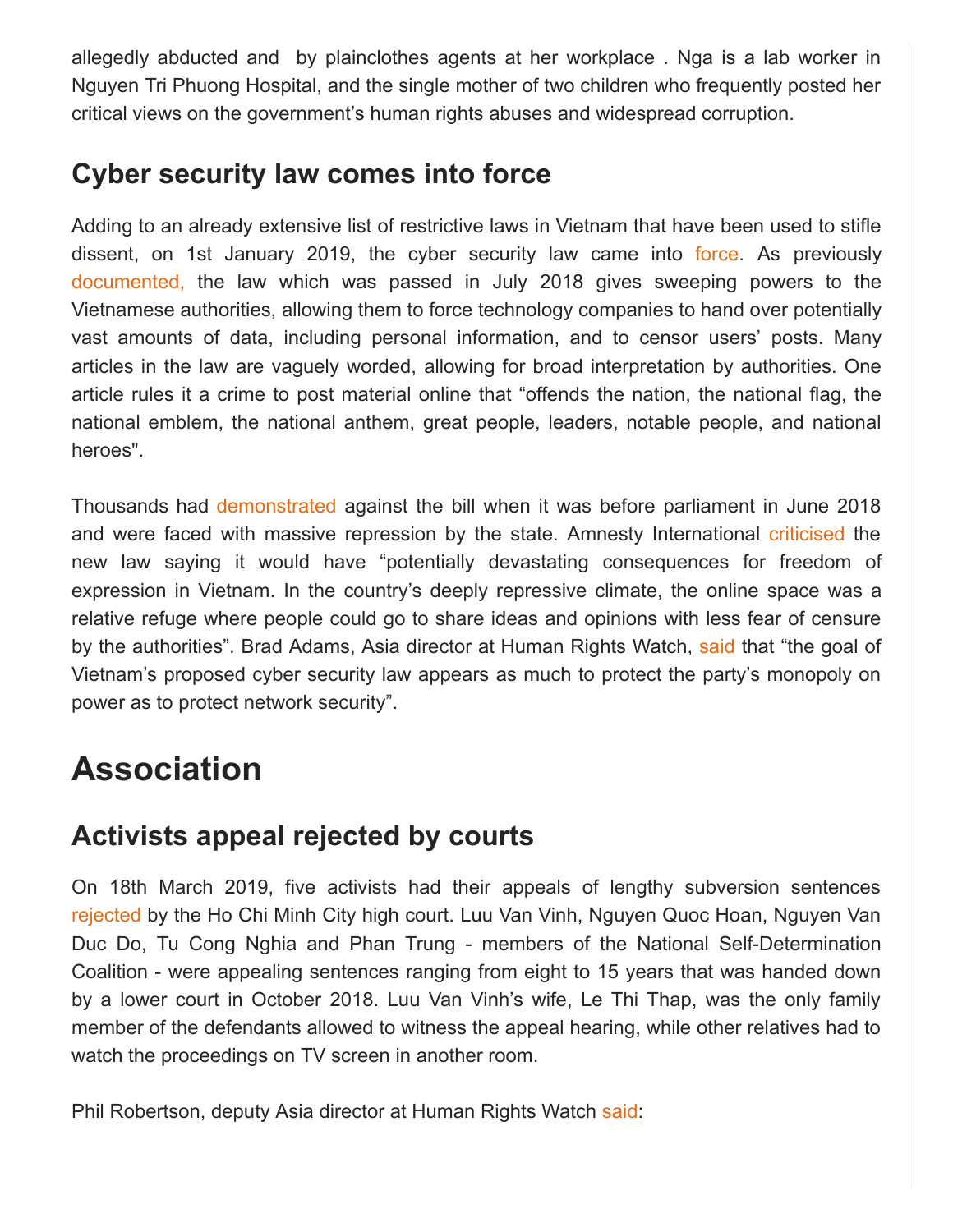*"Vietnam's deepening rights crackdown is targeting independent political associations and individual activists who dare to demand that the government respect rights and restore democracy. International donors and trade partners should tell Vietnam that continuing this crackdown will cause problems for the aid and trade deals that Hanoi wants to conclude with North America and the European Union."*

#### **Harassment and intimidation of activist**

Outrageous [#Vietnam](https://twitter.com/hashtag/Vietnam?src=hash&ref_src=twsrc%5Etfw) government harassment & rights abuse continue against journalist Pham Doan Trang. [#Hanoi](https://twitter.com/hashtag/Hanoi?src=hash&ref_src=twsrc%5Etfw) again criminalizing critical thought and expression, showing why it's among the worst dictatorships in [#ASEAN.](https://twitter.com/hashtag/ASEAN?src=hash&ref_src=twsrc%5Etfw) [@hrw](https://twitter.com/hrw?ref_src=twsrc%5Etfw) [@MOFAVietNam](https://twitter.com/MOFAVietNam?ref_src=twsrc%5Etfw) [@PressDept\\_MoFA](https://twitter.com/PressDept_MoFA?ref_src=twsrc%5Etfw) <https://t.co/KmmL9bBJaS> [pic.twitter.com/a0ZAfznLwr](https://t.co/a0ZAfznLwr)

— Phil Robertson (@Reaproy) [March 19, 2019](https://twitter.com/Reaproy/status/1107799751750148097?ref_src=twsrc%5Etfw)

On 18th March 2019, activist and journalist Pham Doan Trang [reported](https://www.thevietnamese.org/2019/03/vietnam-stop-the-continued-harassment-and-intimidation-of-our-editor-pham-doan-trang/) that the secret police was undertaking surveillance of her home. Pham is a member of the Vietnamese Magazine editorial board and a founding member of our Vietnamese site, Luat Khoa online magazine.

According to Pham, since the Tet celebration in February 2019, the secret police began to monitor the home of her mother in Hanoi. Pham believes that the police were waiting for her to go back and visit her family during the celebration so that they could arrest her.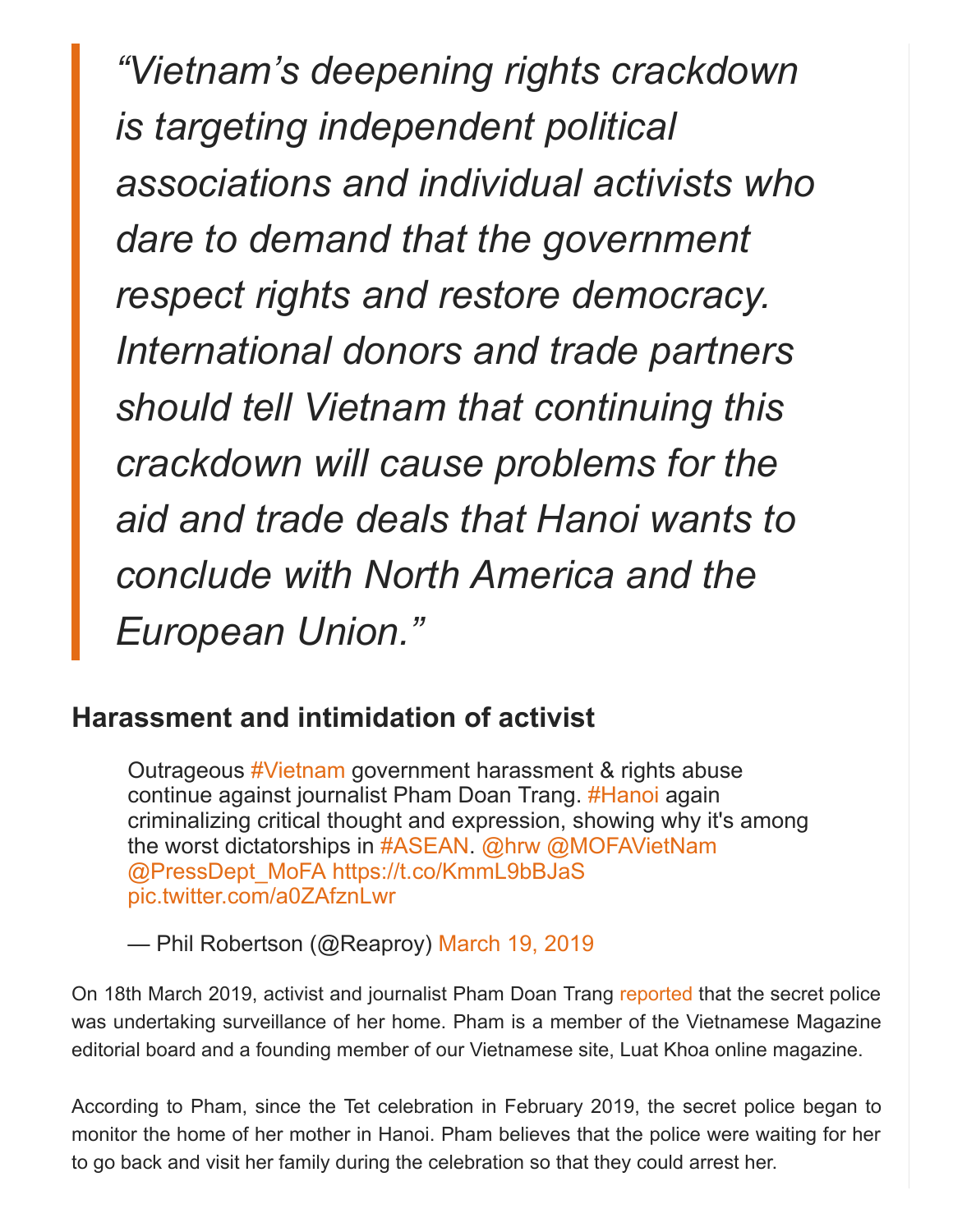However, because she did not go back to Hanoi, the secret police subsequently used different methods to locate her whereabouts. Hackers have also attempted to gain access to Pham's Facebook on numerous occasions.

As previously [documented,](https://monitor.civicus.org/newsfeed/2018/03/22/protests-against-toxic-spill-continue-despite-persecution-environmental-activists/) in February 2018, Pham Doan Trang went into hiding after she was interrogated by security officials for over ten hours. She was questioned about a textbook she recently published as well as her news articles and blog posts on topics ranging from the environment, freedom of religion and online civil society. In November 2017 she was detained after meeting with the EU delegation in Vietnam.

### **Surveillance of activists around Hanoi Trump-Kim summit**

In the lead up to the recent summit between US President Donald Trump and North Korean leader Kim Jong Un held in Hanoi, it was reported that Vietnamese human rights activists [and democracy advocates were kept under strict police watch. According to Radio Free Asia](https://www.rfa.org/english/news/vietnam/wraps-02262019152204.html) (RFA) activist blogger, Nguyen Lan Thang was under close watch by the police authorities at his home in Hanoi. Many others, including writer and activist Ngo Duy Quyen, and human rights lawyer, Le Thi Cong Nhan, also reported their apartment was being watched. Human rights advocate, To Oanh, told RFA that authorities installed [cameras](https://www.rfa.org/english/news/vietnam/wraps-02262019152204.html) outside his home and closely followed him throughout the summit in Bac Giang province.

### **Authorities break up civil society conference in Hanoi**

Vietnamese Authorities Break up Civil Society Conference in Hanoi <https://t.co/rOMFwHuFie>

— David Kaye (@davidakaye) [December 21, 2018](https://twitter.com/davidakaye/status/1076087838549016578?ref_src=twsrc%5Etfw)

In December 2018, government authorities in Hanoi [raided](https://www.rfa.org/english/news/vietnam/vietnamese-authorities-break-up-civil-society-conference-12202018171124.html) a gathering of NGOs and abruptly shut down their annual civil society workshop. Eight civil society groups from the health, public administration and human rights sectors organised the two-day event which focused on the role of civil society groups in advising and engaging with the government on solutions to social issues.

Local police entered the hotel where the event was being held and ordered organisers to shut it down, accusing them of violating a wartime decree from 1957, which stipulates that those who arrange a gathering of more than five people in a public place must inform local authorities of their meeting 24 hours in advance.

Amnesty International condemned the actions [saying:](https://www.amnesty.org/en/latest/news/2018/12/viet-nam-police-raid-major-meeting-local-ngos-alarming-repression/)